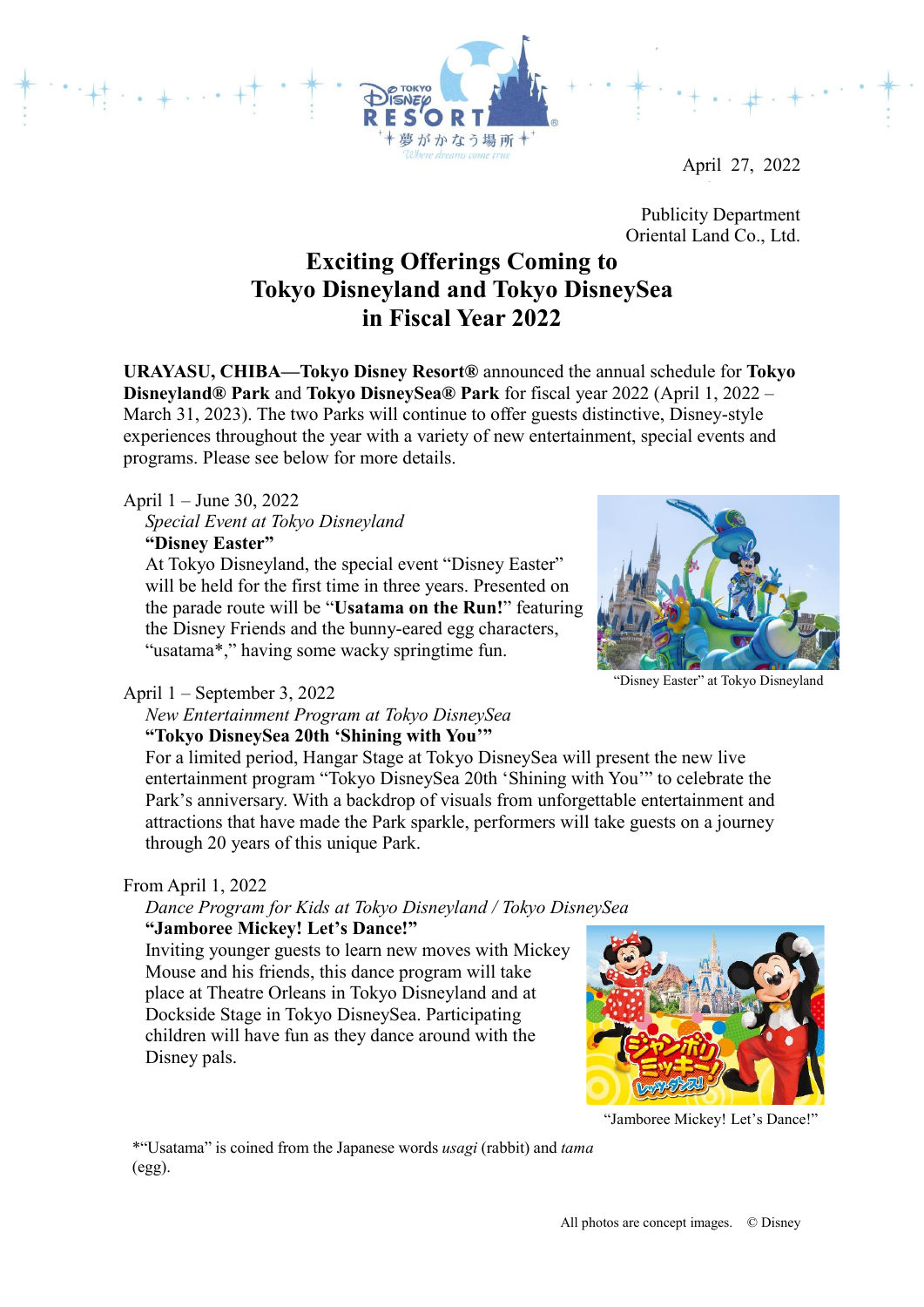### April 1 – August 31, 2022

*Special Version of the Buzz Lightyear's Astro Blasters Attraction at Tokyo Disneyland*

**Buzz Lightyear's Astro Blasters "Astro Hero Time!"** The Buzz Lightyear's Astro Blasters attraction at Tokyo Disneyland will present the special version, "Astro Hero Time!," for a limited period. During this period, the attraction's "astro blasters" (laser shooters) will have increased attack power so guests can aim for even higher scores.



Buzz Lightyear's Astro Blasters "Astro Hero Time!"

©Disney/Pixar

- Buzz Lightyear's Astro Blasters is presented by FUJIFILM Corporation.

#### July 1 – August 31, 2022

*Special Version of the Splash Mountain Attraction at Tokyo Disneyland*

# **Splash Mountain "Get Wet MAX"**

A special version of Splash Mountain will be offered for a limited period where guests will get soaked even more, making the attraction even more enjoyable during the hot summer months.

- Splash Mountain is presented by Kao Corporation.

# September 15 – October 31, 2022 *Special Event at Tokyo Disneyland / Tokyo DisneySea* **"Disney Halloween"**

The special "Disney Halloween" event will be offered at both Parks. Guests will be able to enjoy this event only Tokyo Disney Resort can offer.

# November 8 – December 25, 2022

*Special Event at Tokyo Disneyland / Tokyo DisneySea* **"Disney Christmas"**

Both Parks will celebrate Christmas this year with the special event "Disney Christmas." Tokyo Disneyland will present fantastic, fun-filled festivities full of Christmas fun." At Tokyo DisneySea, guests will be able to enjoy a glittering world of Christmas.



Splash Mountain



"Disney Halloween" at Tokyo Disneyland



"Disney Christmas" at Tokyo Disneyland